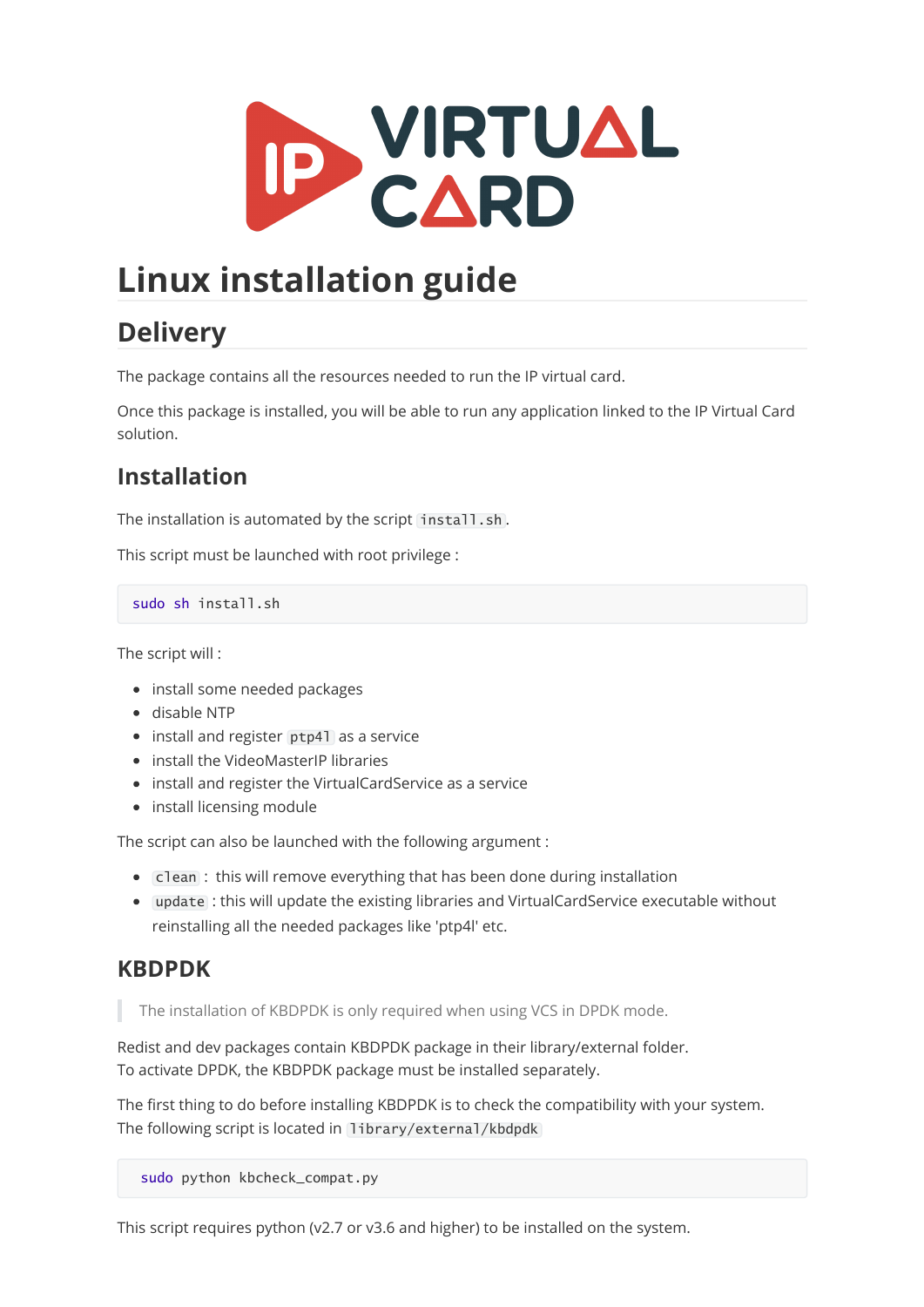### **Mellanox NIC**

This section is intended only for mellanox NIC.

#### **Requirements**

- Network card :
	- ConnectX-5 :
		- Firmware: **16.21.1000** and above.
	- ConnectX-6 :
		- Firmware: **20.27.0090** and above.
	- ConnectX-6 Lx
		- **Firmware: 20.27.0090** and above.
	- ConnectX-6 Dx
		- **Firmware: 20.27.0090** and above.
	- BlueField-2
		- Firmware: **18.25.1010** and above.
- Minimal kernel version :
	- $0 \t v4.14$

#### **Driver install**

- 1. [Download the latest version of MLNX\\_OFED for your linux distribution : https://network.nvidi](https://network.nvidia.com/products/infiniband-drivers/linux/mlnx_ofed/) a.com/products/infiniband-drivers/linux/mlnx\_ofed/
- 2. Extract it on the target machine
- 3. Install the required libraries by installing Mellanox OFED/EN:

```
sudo ./mlnxofedinstall --upstream-libs --dpdk
```
4. Verify firmware version

ibv\_devinfo

5. Restart driver

```
sudo /etc/init.d/openibd restart
#OR
sudo service openibd restart
```
### **KBAPI Installation**

The installation is automated by the script install.sh located in library/external/kbdpdk.

The vcs service **must** be shut down before this step.

This script must be launched with root privilege :

**With** Mellanox NIC

sudo sh install.sh mlnx5

**Without** Mellanox nic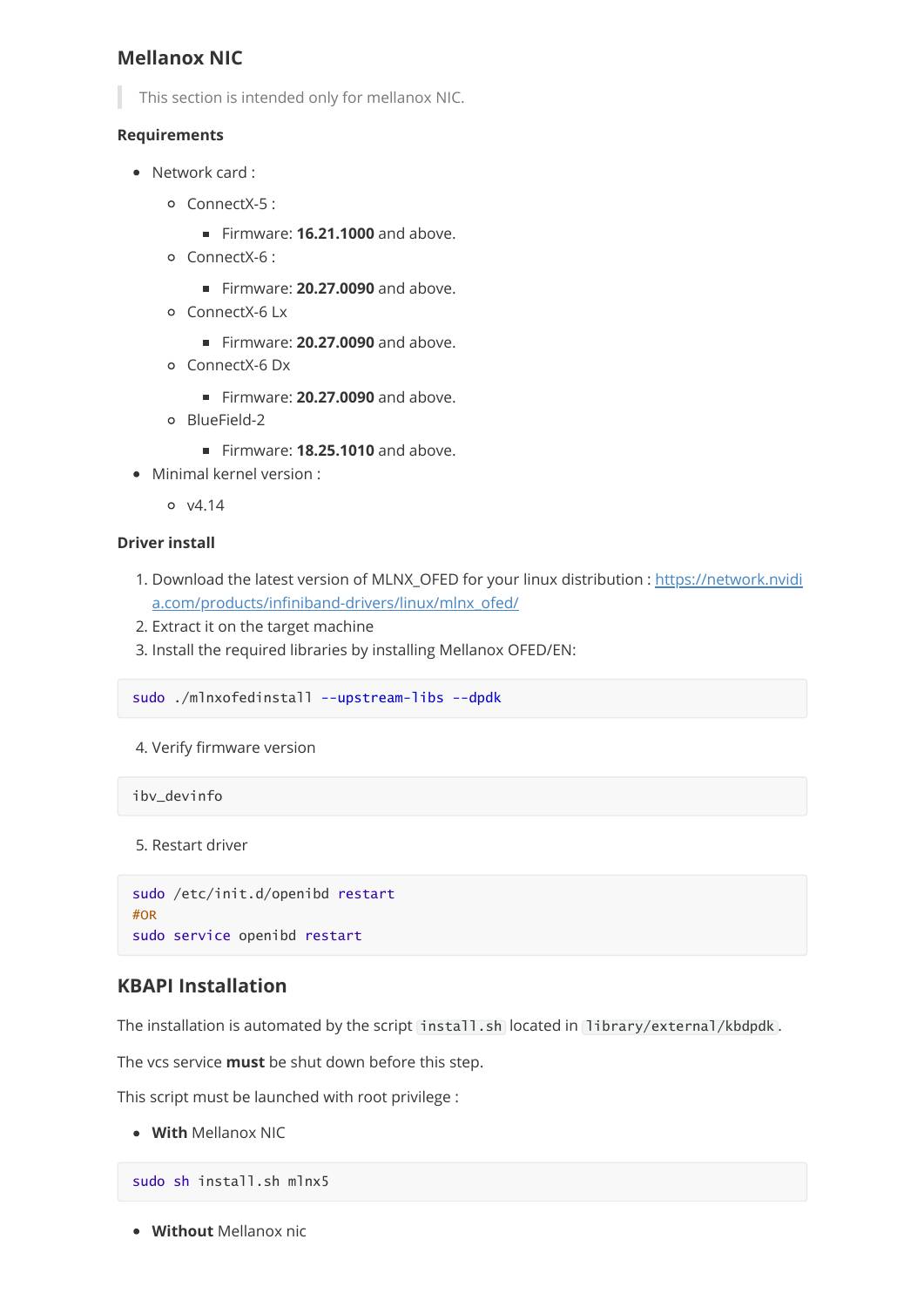The script will :

- Compile DPDK
- Install the kbdpdk utility scripts
- Install the kbapi library.

#### **KBAPI Configuration**

The kbapi is configured via a python script. This script is installed on the system and can be executed from anywhere on the system.

sudo kbconfig\_setup.py

This script is an interactive script that helps you to configure the kbapi:

- Configure the NIC used by the kbapi
- Configure the hugepages
- Configure the cpu core isolation

A reboot is necessary after executing this script and applying the configuration.

After reboot run the script that allows you to check that the kbapi is properly configured:

sudo kbcheck\_config.py

#### **KBAPI Clean**

This script cleans the kbapi configuration on your system:

```
sudo kbconfig_cleanup.py
```
### **VCS configuration**

Packag installation copies two vcs config files:

- vcsconfig.xml that contains recommended parameters for socket mode
- vcsconfig\_dpdk.xml that contains recommended parameters for DPDK mode

Note that vcs reads its configuration from vcsconfig.xml file. So you need to modify vcsconfig.xml according to the vcsconfig\_dpdk.xml content.

## **Target platform**

Hardware :

- CPU speed : minimum 2.1GHz
- CPU architecture : 64 bits
- NIC bandwidth : minimum 10Gb/s

 $OS:$ 

- Ubuntu 20.04 64 bits
- NIC driver must be properly installed and up to date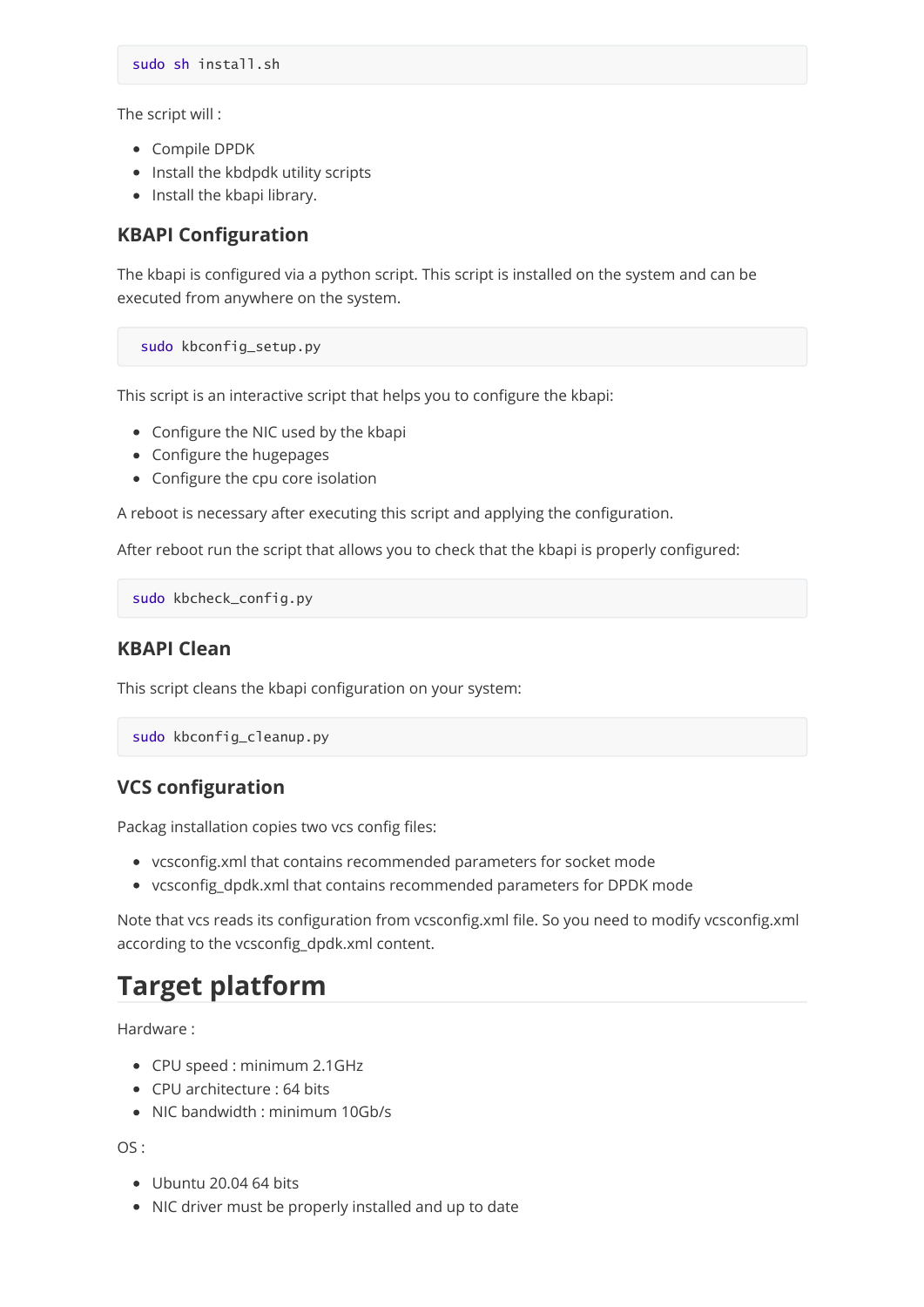## **Performance considerations**

## **Socket**

Redist package installs a script that is launched at each startup and that improves the socket performance.

You can find that script here: /opt/deltacast/videomasterip/vcs/network\_sysctl.sh

Explanations :

sysctl -w net.core.rmem\_max=33554432 This sets the max OS receive buffer size for all types of connections.

sysctl -w net.core.wmem\_max=33554432 This sets the max OS send buffer size for all types of connections.

sysctl -w net.core.rmem\_default=65536 This sets the default OS receive buffer size for all types of connections.

sysctl -w net.core.wmem\_default=65536 This sets the default OS send buffer size for all types of connections.

sysctl -w net.ipv4.route.flush=1 This will ensure that immediately subsequent connections use these values.

### **BIOS**

According to our observations, C-states, P-states or any energy-saving parameters must be disabled in the BIOS parameter.

This ensures that the computer is running at its peak performances.

Not following the recommendations can lead to unstable or non-compliant streams.

## **CPU governor**

We strongly recommand to disable ondemand CPU scaling daemon to ensure best performances: sudo systemctl disable ondemand

To avoid reboot, you can manually change the actual scaling gorvernor: echo performance | sudo tee /sys/devices/system/cpu/cpu\*/cpufreq/scaling\_governor

## **Conductor configuration**

The CPU core associated to a conductor must not be used by any process. To avoid kernel interruption on this core, it can be isolated at boot via the option isolcpus or with the KBAPI configuration (in case of DPDK mode).

If the hyper-threading is activated, the same guideline must be applied to the associated logical core.

## **Route**

In order to improve the performances during a TX stream emitting toward a multicast address, it is advised to set a general multicast route associated with the used NIC.